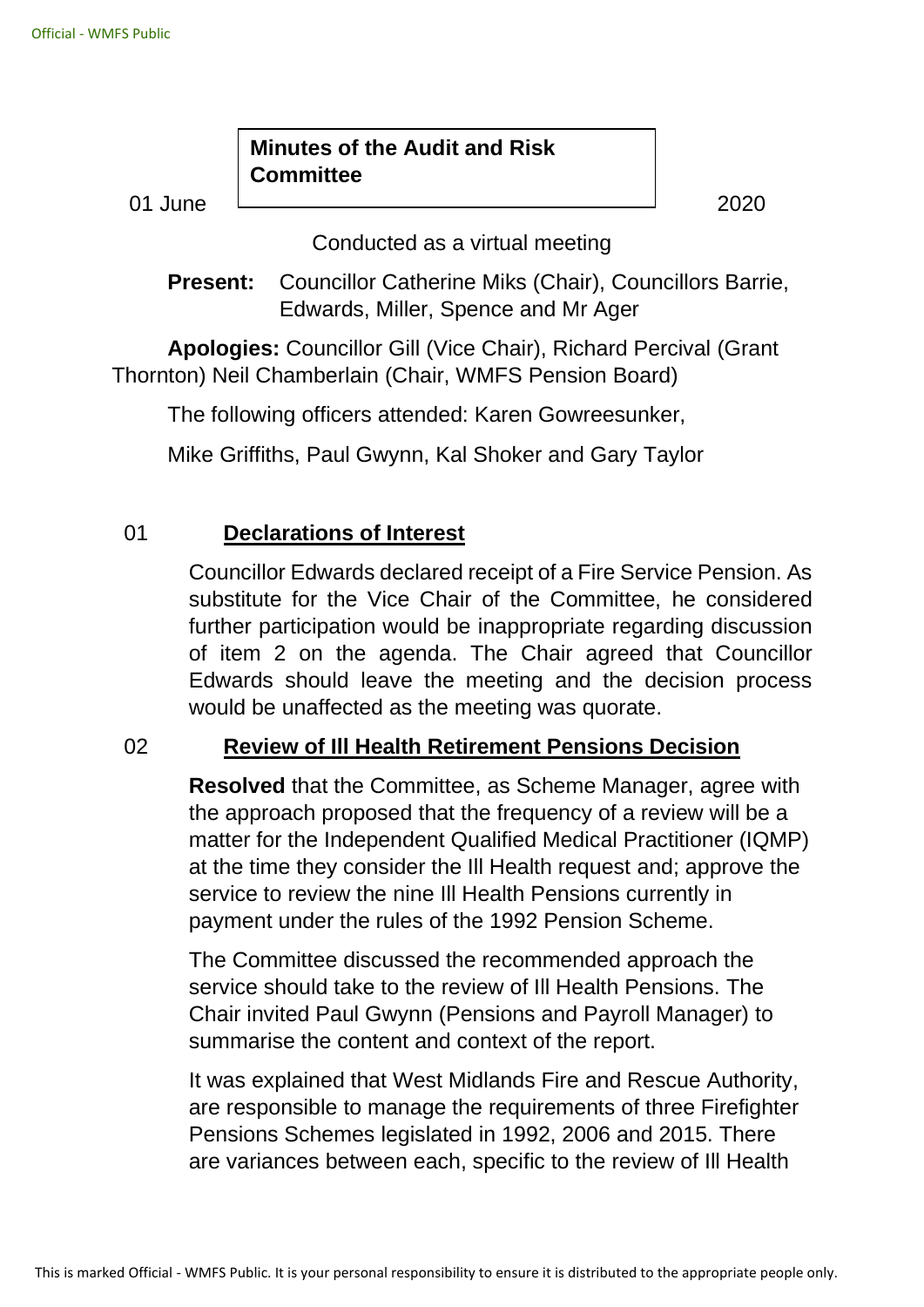Pensions. There is a requirement to review those paid under the 2006 or 2015 schemes, whilst there is no requirement to review those paid under the 1992.

It is proposed that the service should align reviews across the three schemes to ensure equity. Additionally, the frequency of the review be a matter for the IQMP at the time they consider the Ill Health request. Should the application for Ill Health Retirement be supported by the IQMP, they be asked to confirm a suitable review time.

Councillor Barrie considered it equitable to review all three schemes in a consistent manner, enabling a discharge of duties in a proper manner. The Chair supported this position and emphasised the importance of the service being guided by the IQMP in case management.

Councillor Spence enquired how inflation affected the duration of a review process. Mike Griffiths (Strategic Enabler for Finance and Resources) assured the Committee that adjustments are made to Pension payments reflecting acknowledged percentage levels of inflation within the economy.

The Chair sought clarification on the context of Section 7.0 Legal Implications. Mike Griffiths informed Members that reviews may lead to changes in pension payment amount, hence their awareness of the appeals process against decisions made by the IQMP and the Fire and Rescue Authority.

The Chair requested that the nine persons affected by the review be advised of the decision of the Committee.

Mike Griffiths thanked the Committee for its decision and assured them that a process to enact it would be promptly progressed.

# 03 **Minutes of the Pension Board held on the 16 December 2019**

The Committee noted the minutes of the Pension Board held on 16 December 2019.